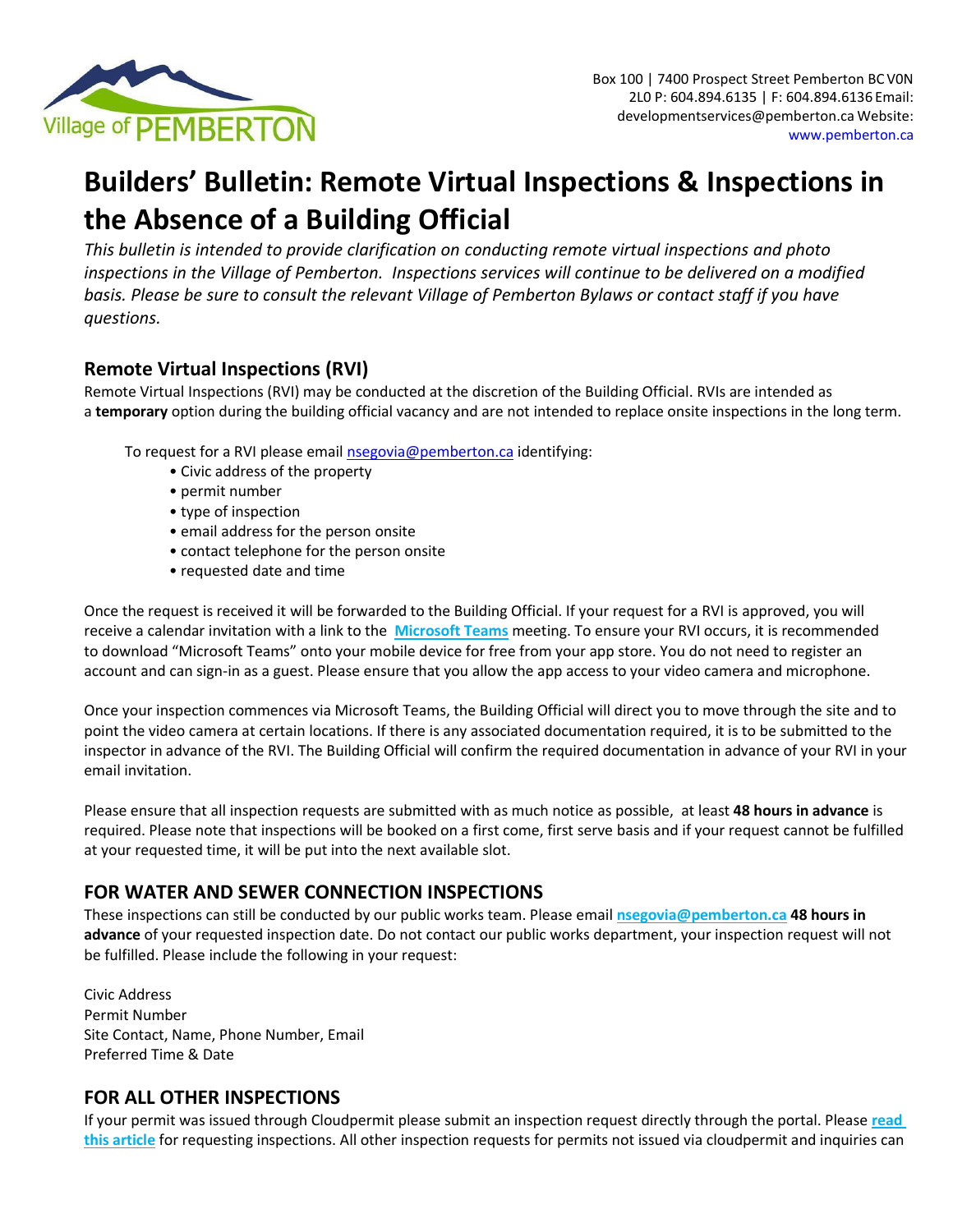

be sent to Nikki Segovia, Building and Planning Clerk at **[nsegovia@pemberton.ca](mailto:nsegovia@pemberton.ca)**. Please be sure to include the following in your request:

- Civic address of the property
- Permit number
- Type of inspection
- Email address for the person onsite
- Contact telephone for the person onsite
- Requested date and time

Once received, both inspection requests and permit inquiries will be responded to in a first come first served manner. A calendar invite will be sent to you with the confirmed date and time.

**Please refer to the following inspection guidelines to see which type of inspection is permitted per inspection type.**

## **INSPECTIONS**

**A Note on Photos:** Where photos are required, if the required photos are not submitted to the Village's standards as outlined in the table below, the inspection may be failed.

#### **Please have a set of approved plans on site for all inspections**

| <b>Inspection + Description</b>                                                                                                                                                                                                                                                                             | Permitted                                                       | <b>Required Photos or Documents</b>                                                                                                                                                                                                                                           |
|-------------------------------------------------------------------------------------------------------------------------------------------------------------------------------------------------------------------------------------------------------------------------------------------------------------|-----------------------------------------------------------------|-------------------------------------------------------------------------------------------------------------------------------------------------------------------------------------------------------------------------------------------------------------------------------|
|                                                                                                                                                                                                                                                                                                             | <b>Inspection Types</b>                                         |                                                                                                                                                                                                                                                                               |
| Site Services - Water and/or Sewer<br>Installation of new water service. Water must be available, a<br>single run of water line from municipal connection to interior of<br>foundation with pressure gauge attached.                                                                                        | In Person-<br>Conducted by<br><b>VOP Public</b><br><b>Works</b> | <b>As-Built Drawing required</b><br>before Occupancy                                                                                                                                                                                                                          |
| <b>Foundation Drainage/Damproofing</b><br>After removal of form-work from a concrete foundation and<br>installation of perimeter drain tiles and damp proofing, but prior<br>to back-filling against foundation                                                                                             | Photos or In<br>Person                                          | <b>Required Photos:</b><br><b>Address of Project</b><br>Drain tile prior to covering<br>with drain rock and fabric<br><b>Drain rock and Fabric</b><br>$\bullet$<br>Damproofing of all<br>$\bullet$<br>applicable walls<br><b>Drain tile Termination</b><br>$\bullet$<br>Point |
| <b>Footings</b><br>Placement of all footing forms prior to pouring concrete.<br>Geotechnical sub-grade review to confirm soil suitability and<br>structural review of reinforcing steel required at the time of<br>inspection                                                                               | <b>RVI or In Person</b>                                         | <b>Structural Review from</b><br>$\bullet$<br><b>Structural Eng.</b><br>Geotech Sub-grade review                                                                                                                                                                              |
| <b>Foundation Wall</b><br>Construction of foundation wall including all external elements.<br>Structural review of reinforcing steel and form location<br>certificate from a licensed surveyor is required prior to the<br>placement of concrete. Geotechnical field review required prior<br>to back fill. | Photos or In<br>Person                                          | <b>Geotech field review</b><br>٠<br><b>Structural review of</b><br>reinforcing steel<br><b>Required Photos:</b><br><b>Address of project</b><br>Width of foundation form<br>with tape measure                                                                                 |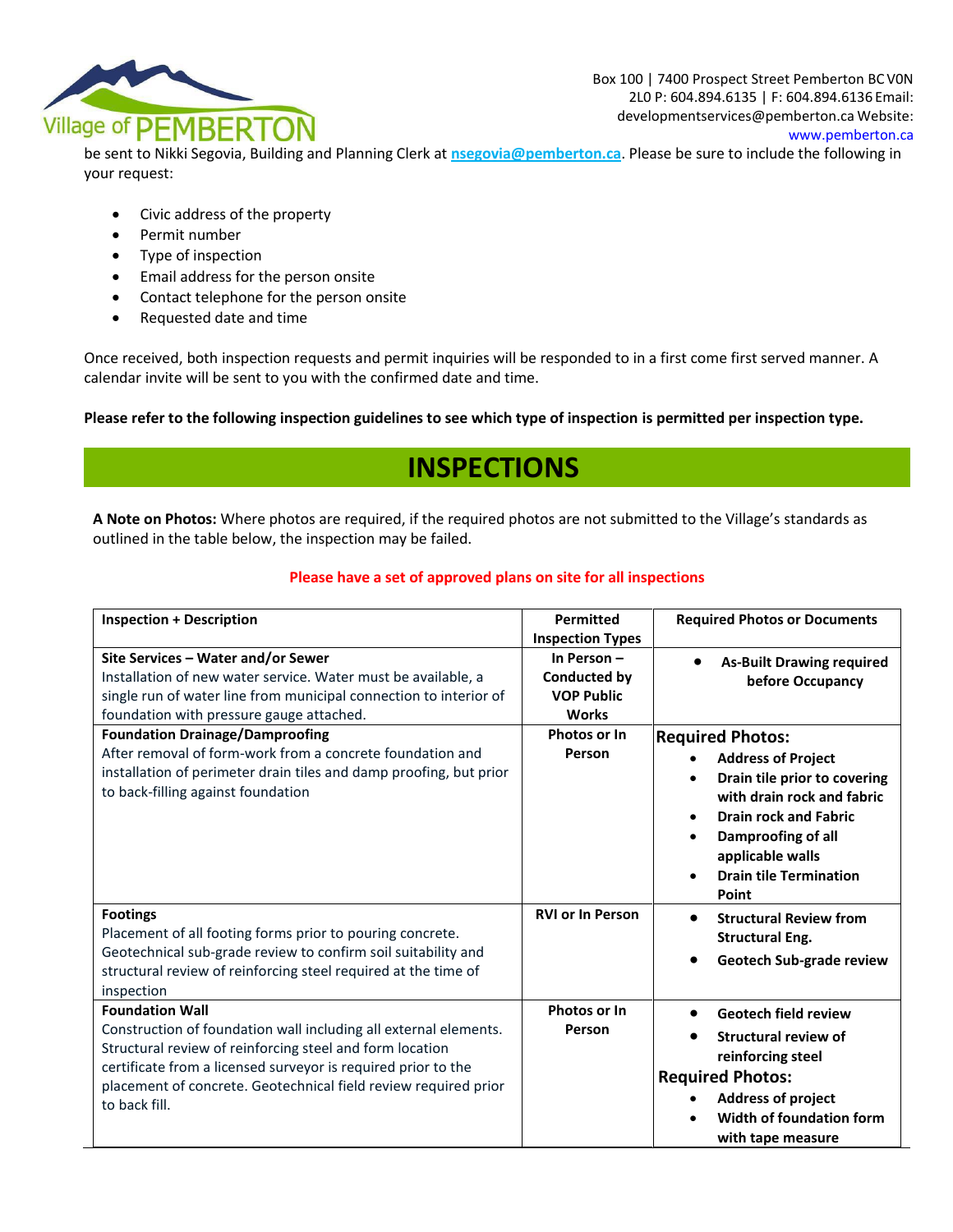

L

|                                                                            |                         | <b>Photo of installed rebar</b><br>$\bullet$<br>prior to buttoning up |
|----------------------------------------------------------------------------|-------------------------|-----------------------------------------------------------------------|
|                                                                            |                         | foundation wall (all walls)                                           |
| <b>Underground Plumbing</b>                                                | Videos or In            | <b>Plumbers Declaration</b><br>$\bullet$                              |
| Before a building drain, sanitary or storm sewer is covered. If any        | Person                  | <b>Video showing:</b>                                                 |
| part of the plumbing system is covered before it is inspected and          |                         | <b>Building drains, branches,</b><br>$\bullet$                        |
| approved, it shall be uncovered if the Building Inspector so               |                         | storm drains                                                          |
| directs, and when considered necessary, underground building               |                         | <b>Ground material plumbing</b>                                       |
| drains, branches, storm drains, and sewers shall be re-tested              |                         | is installed in                                                       |
| after the completion of all back-filling and grading by heavy              |                         | Gauge on air test                                                     |
| equipment.                                                                 |                         | Or Drainage waste pipe<br>$\bullet$                                   |
|                                                                            |                         | filled with water with a                                              |
|                                                                            |                         | minimum of 5 feet of head                                             |
|                                                                            |                         | pressure                                                              |
| <b>Pre-Slab</b>                                                            | Photos or In            | <b>Required Photos:</b>                                               |
| After the 6 mil (UV rated) poly and reinforcing steel is placed            | Person                  | 6 mil poly taped and                                                  |
| over the compacted gravel base of the concrete slab but prior to           |                         | caulked along foundation                                              |
| any concrete being placed for the floor.                                   |                         | edges and at any                                                      |
|                                                                            |                         | penetrations                                                          |
| <b>Heating, Ventilation, Air Conditioning</b>                              | <b>RVI or In Person</b> | <b>HVAC Installers</b><br>$\bullet$                                   |
| Installation of all duct work, prior to concealment. Heating               |                         | <b>Declaration and TECA</b>                                           |
| System Design certificate, Installation certificate, CSA F280 heat         |                         | worksheets required prior                                             |
| loss calculations, appliance selection worksheet and line drawing          |                         | to inspection                                                         |
| required to be submitted prior to inspection.<br><b>Water Supply Lines</b> | <b>RVI or In Person</b> |                                                                       |
| All water lines installed, an air pressure test of 35kPa for 15 mins       |                         | Plumbers' declaration may<br>$\bullet$<br>be submitted in Lieu of an  |
| without a drop in pressure will be required.                               |                         | inspection                                                            |
| Drainage, Waste, Vent piping                                               | <b>RVI or In Person</b> | Plumbers' declaration may<br>$\bullet$                                |
| Installation of all drainage, waste and vent piping . A test for this      |                         | be submitted in Lieu of an                                            |
| portion is required of 3 metres of head pressure on DWV.                   |                         | inspection                                                            |
| <b>Framing</b>                                                             | <b>RVI or In Person</b> | T.E.C.A. Ventilation<br>$\bullet$                                     |
| Construction of all structural framing and stairs. (Rough                  |                         | checklists are required at                                            |
| Plumbing, HVAC ducting and Electrical completed and approved,              |                         | this stage                                                            |
| doors, windows & roofing installed.) P.Eng structural review of            |                         |                                                                       |
| framing required for all aspects outside of the scope of Part 9 of         |                         |                                                                       |
| the BCBC. Engineered drawings must be provided for roof                    |                         |                                                                       |
| trusses. Sheathing is part of the framing inspection. Fire                 |                         |                                                                       |
| suppression permit applications must be received and approved              |                         |                                                                       |
| at this stage.<br>Air barrier                                              | <b>RVI or In Person</b> |                                                                       |
| Installation of a continuous air barrier. There are several options        | <b>Or A Blower Door</b> |                                                                       |
| for providing an effective Air Barrier. Confirmation may require           | <b>Test Conducted</b>   |                                                                       |
| an inspection during several inspection stages.                            | by a Certified          |                                                                       |
|                                                                            | Professional            |                                                                       |
| <b>Fire separation</b>                                                     | <b>RVI or In Person</b> |                                                                       |
| Installation of all required fire separation including fire stopping       |                         |                                                                       |
| components. Data sheets for the fire stopping components must              |                         |                                                                       |
| be provided.                                                               |                         |                                                                       |
| Insulation                                                                 | Photos or In            | <b>Blower door test and Mid</b><br>$\bullet$                          |
| Installation of the insulating material and vapour barrier. Blown-         | Person                  | <b>Construction Verification</b>                                      |
| in insulation can be installed after the ceiling drywall is applied        |                         | Report                                                                |
| and confirmed at the Occupancy inspection.                                 |                         |                                                                       |